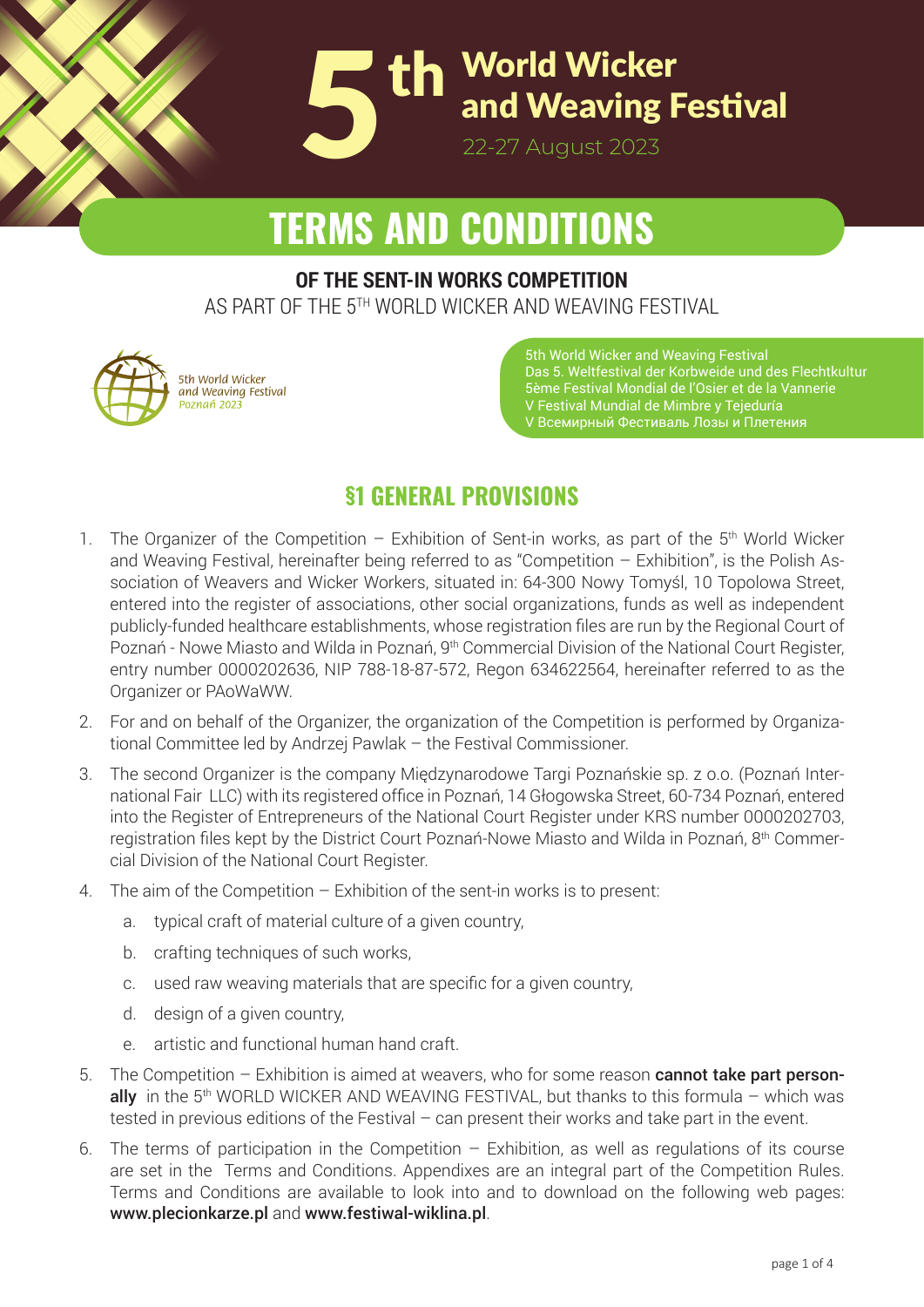- 7. Participation in the Competition Exhibition is voluntary.
- 8. The date and the duration time of the Competition Exhibition: 23-27.08.2023 which is 5 days (from Wednesday till Sunday)
- 9. The place of the Competition: on the premises of Poznań International Fair LLC (Międzynarodowe Targi Poznańskie) Poznań, 14 Głogowska Street. The Competition venue is open, i.e. accessible to the public and visitors.

#### **§2 TERMS OF PARTICIPATION**

- 1. The participant of the Competition Exhibition is not required to pay any entry fees.
- 2. The contestant may simultaneously take part in both, the Competition  $-$  Exhibition of the Sent-in works, as well as in the Festival competition.
- 3. There is a limit of entries in the Competition Exhibition per Contestant: one work per chosen category  $-$  that is utility form, and decorative form. An exception may occur in case of: haberdashery, which consists from 3 works that are homogeneous elements – visually and generically coherent.
- 4. Works ought to be manufactured in ones working place, in the weaver's country of origin.
- 5. The sent-in works have to be labeled in a certain way (every work has to have a separate label mentioning the work's author), which should be submitted until 31 March 2023 to the address of the dedicated Warehouse:

#### Ogólnopolskie Stowarzyszenie Plecionkarzy i Wikliniarzy Glinno 211 64-300 Nowy Tomyśl / Poland

- 6. The shipment ought to be carefully packaged, and the works should be properly secured from damage during the transit.
- 7. The organizer will bear the costs of customs clearance and related procedures as well as the costs of storing the works and preparing them for the exhibition and photo session for the duration of the Festival.
- 8. The Organizer will inform the Competition Exhibition participant each time a shipment has been received containing sent in works sent for the Competition – Exhibition.
- 9. It is not possible for a participant of a Festival Competition **to bring** his/her own works or entries in name of a different participant of the Competition – Exhibition (such works will not be assessed by the Jury and will not take part in the Competition – Exhibition).

#### **§3 COMPETITION CATEGORIES AND THE MANNER IN WHICHTHE WORKS ARE MADE**

- 1. Competition Exhibition encompasses two categories:
	- a. utility form,
	- b. artistic form
- 2. Choice which category to take is made by the contestant through checking the box next to the category of interest on the application form.
- 3. It is allowed to use every weaving material of natural descent as well as synthetic and highly processed materials, existing on their own, or in various random combinations with other synthetic and natural materials.
- 4. It is allowed to use other natural materials, such as natural skin, horns, stones, wood, cork, tree bark, feathers, etc.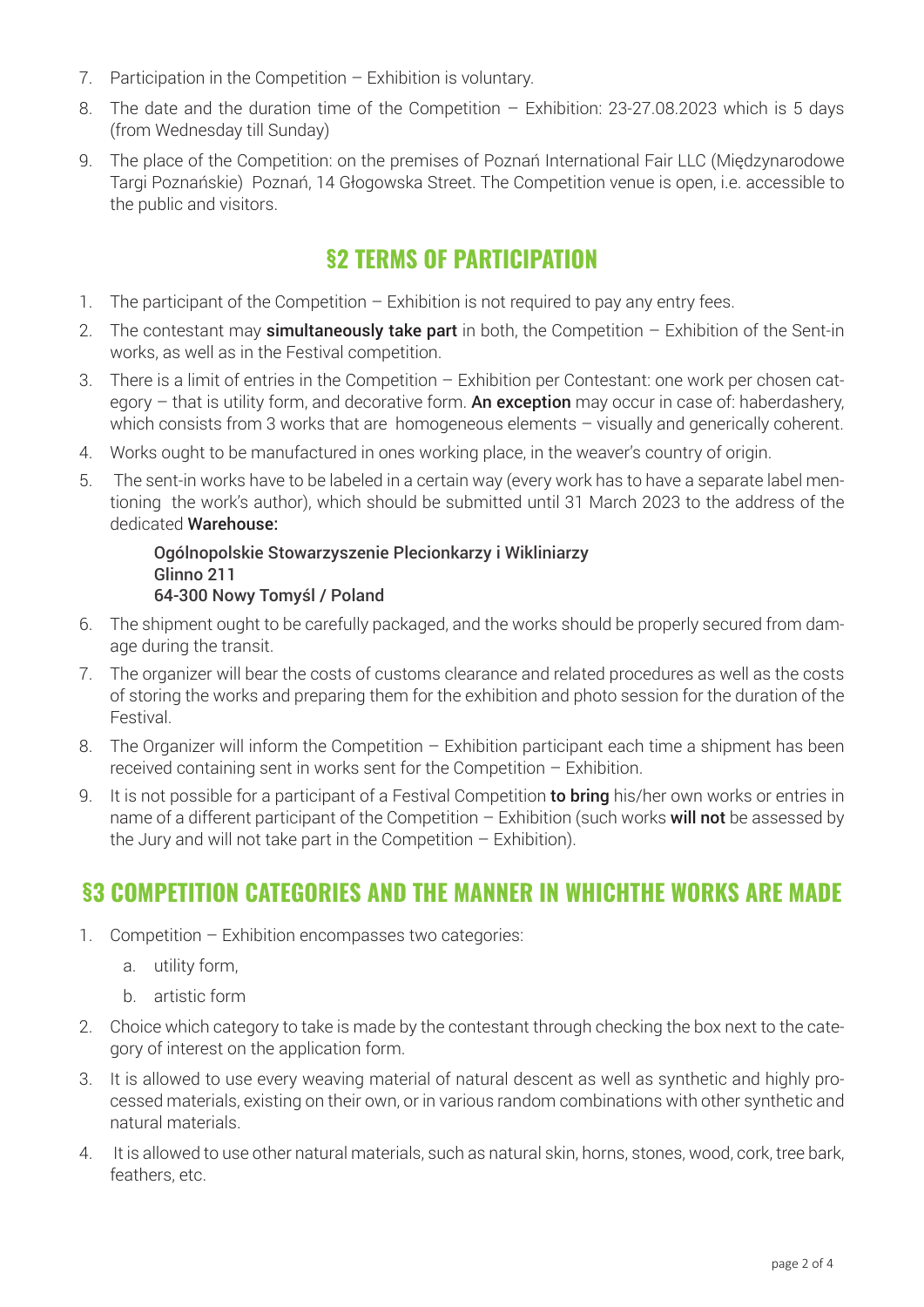## **§4 JURY AND THE ASSESSMENT OF THE WORK CRITERIA**

- 1. The organizer has gathered an international Jury made up of 7 people. Furthermore, he has a right to appoint a Trustee, and a Secretary of the Jury, who will assist the Jury without a right to voice.
- 2. Jury verifies whether the works fall down into the definitions of certain categories, make an assessment, award prizes and distinctions, and make a protocol from their work.
- 3. Jury makes an assessment based on the following criteria:
	- a. difficulty level, finesse and effort of used braids;
	- b. craftsmanship, including a way the particular elements and used materials are combined;
	- c. aesthetics and balance of the composition as a whole, and of certain elements and used materials;
	- d. functionality- in accordance with the requirements of a certain particular category;
	- e. originality of the idea and attractiveness of the work.
- 4. The decisions made by Jury are final.

### **§5 PRIZES AND DISTINCTIONS**

- 1. The following money prizes are provided for winning of the first three places in each of categories:
	- a. for the first place 2,500.00 PLN (in words: two thousand five hundred Polish zlotych 00/100)
	- b. for taking the second place  $-2,000.00$  PLN (in words: two thousand PLN 00/100)
	- c. for taking the third place 1,500.00 PLN (in words: one thousand five hundred PLN 00/100)
- 2. The money prize will be transferred to the winners via a bank transfer directly to the bank account mentioned on the application, up to 30 days after the termination of the Competition – Exhibition, in amount reduced by rightful flat-rate tax on prizes. The organizer oblige himself to deduct the due tax on the prizes to the responsible Inland Revenue bank account.
- 3. Giving wrong or incomplete data by the participant in the application form and not adjusting them latest on the day of the announcement of the contest results, will lead to put on hold of the money prize transfer from the contestants fault. Not amending the wrong data in the time span of 7 days after the end of the Contest – Exhibition, will result in forfeiture of the right to this prize.
- 4. The Organizer reserves the right to award distinctions in the form of cups and in-kind prizes, including dedicated distinctions, remaining at the disposal of the Jury or presented in accordance with the will of their founder, with a value ranging from PLN 300.00 to PLN 1,000.00.

### **§6 FINAL PROVISIONS**

- 1. All of the contest entries, prepared as a part of the Contest Exhibition, hereinafter referred to as Works, become possession of the Organizer. Participant of the Contest – Exhibition grants a license to the Organizer to use the Work in the following ways:
	- a. to administer the Work, including having the right to pass the ownership of the said copy to third parties,
	- b. to publicly display or share the Work, in such a way so that everyone could have an access to it in place and time suitable for them, especially during presentations and conferences, both in a paid as well as free of charge manner,
	- c. to take photographs of the Work, as well as to distribute the photography of the Work in any way, including uploading it to computer memory, and computer network servers, including the ones widely available such as internet, and displaying them to its users,
	- d. to transfer or transmit photographs of the Work between computers, servers, users (making use of) and other recipients, performed via any kind of means and technique,
	- e. Participant grants the right to adjust, make any kind of changes, adapt, correct, and re-work the art form. Also allows to change the format, summaries and elaborations of the Work, in-